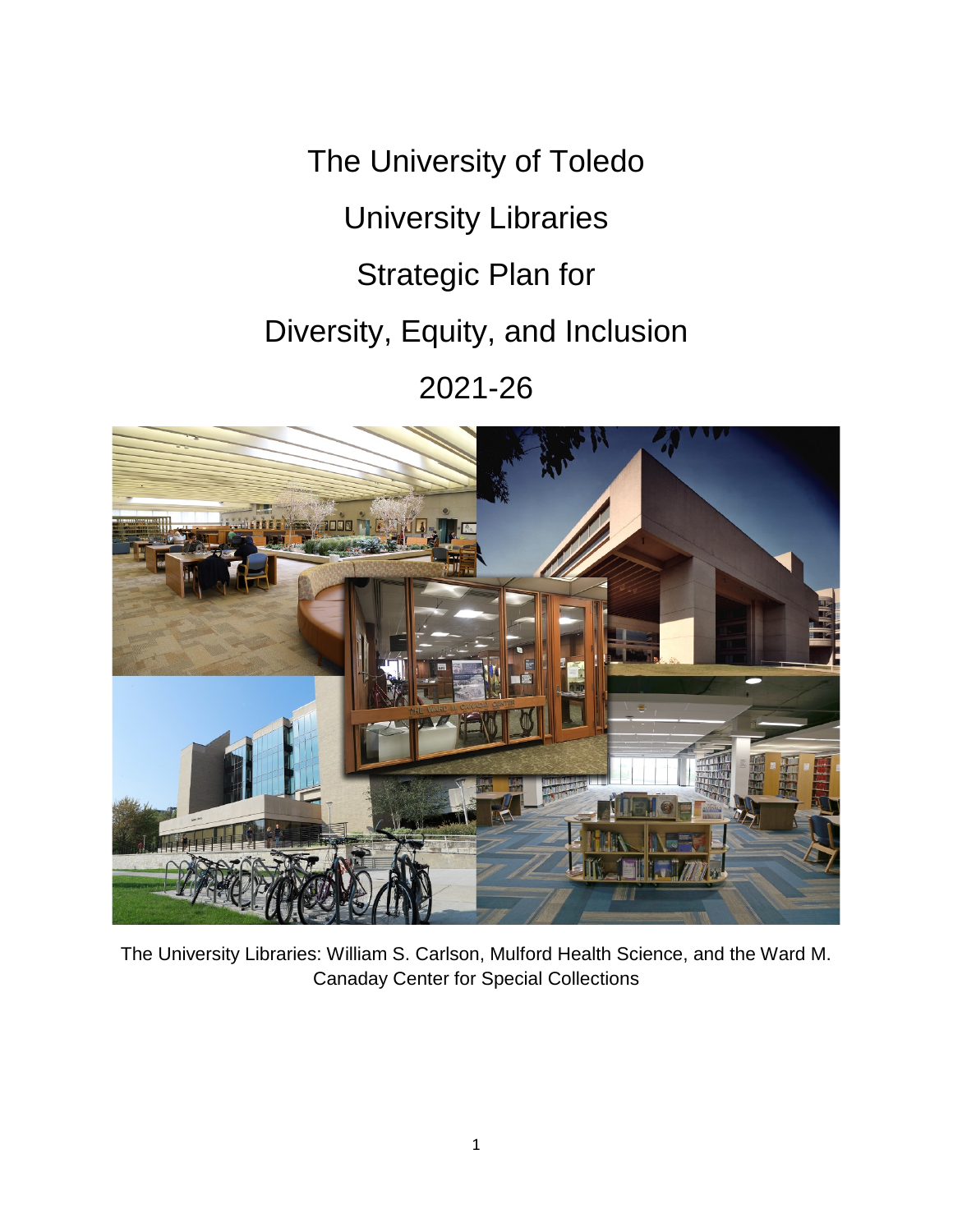# **TABLE OF CONTENTS**

| $\mathbf{L}$ |                                                                                |
|--------------|--------------------------------------------------------------------------------|
| Ш.           |                                                                                |
| III.         |                                                                                |
| IV.          | University Libraries Goals and Strategies for Diversity, Equity, and Inclusion |
|              |                                                                                |
| V.           | What we mean by Diversity, Equity, and Inclusion (Core Definitions)15          |
|              |                                                                                |
|              | Appendix B (DEI-related events and activities, 2019-2021)17                    |
|              |                                                                                |
|              |                                                                                |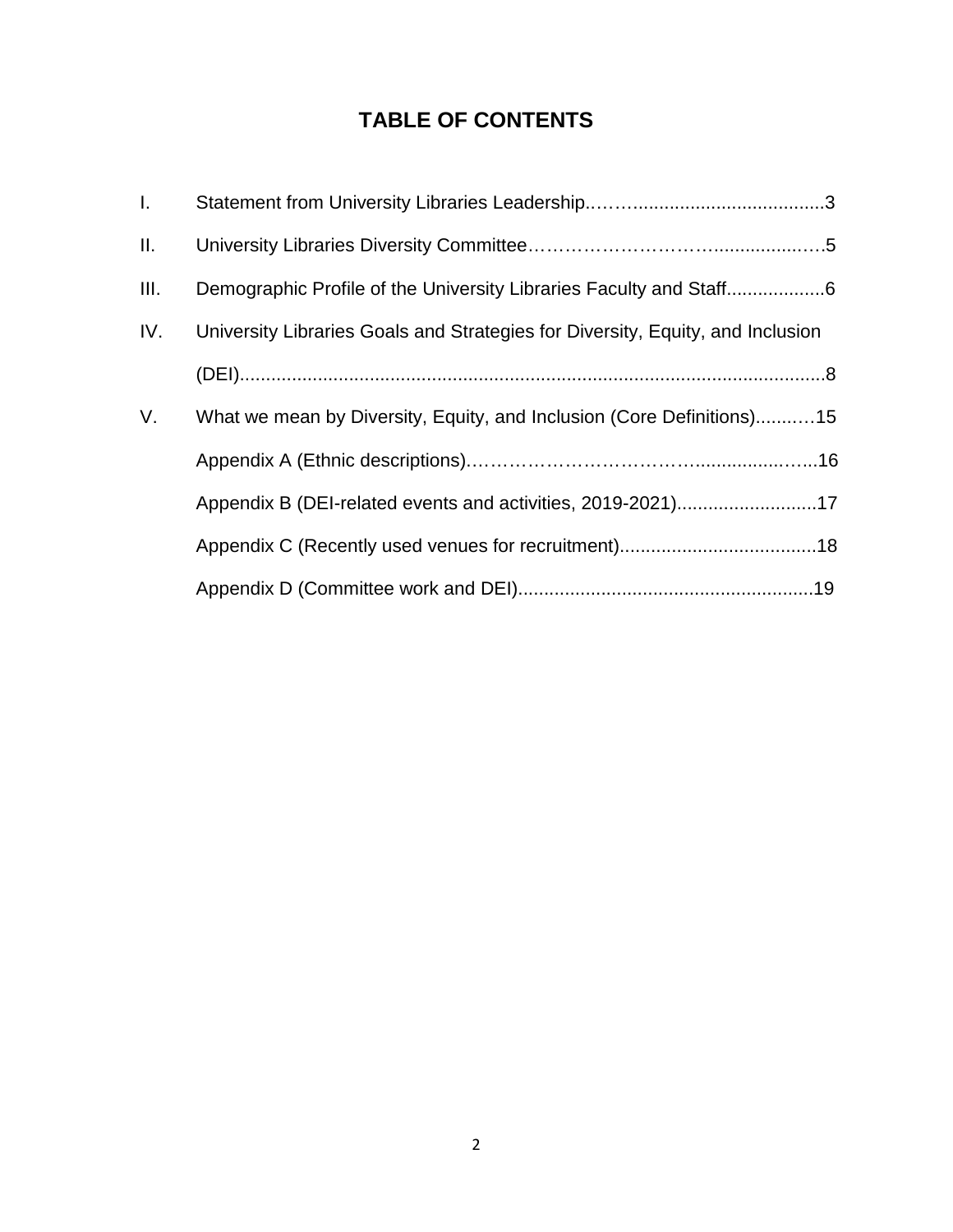# **Statement from University Libraries Leadership**

*University Libraries supports the work of the Office of Diversity and Inclusion. As an organization that serves the entire university community as well as patrons from the general public, we strive to support and empower all populations seeking our services. We attempt to provide exemplary service to all of our patrons seeking assistance without difference in levels of accommodation. This includes not only patrons reflecting different ethnic, racial, or gender communities, but also those persons with disabilities.*

*In addition to the services we provide, the collections of University Libraries also embrace diversity and inclusion. We support all academic programs through the monographs and electronic resources we purchase for use by the university community. Our special collections department has made an effort to collect rare and unique materials that reflect the diversity of the population of northwest Ohio. In particular, the Ward M. Canaday Center has been recognized for its groundbreaking efforts to collect materials documenting the lives of persons with disabilities. Most recently, we have also begun a program to collect materials documenting the history of the LBGTQ community in Toledo.*

*University Libraries also provides public programming related to diversity issues. This programming includes exhibitions (both actual and virtual) that celebrate special recognition months (Black History, Women's History, etc.). Recently, the libraries cosponsored an event examining issues related to adults on the autism spectrum. We will continue to present community programming that celebrates diversity as it relates to the collections and mission of University Libraries.*

*The faculty and staff of University Libraries recognize diversity is the key to our continued growth and success. Hiring and retaining people from diverse backgrounds, cultures, experiences, and lifestyles supports an inclusive and welcoming library environment. This celebration of differences in our staff offers our community a perspective that represents our values as an organization. Though we are currently unable to add to our permanent workforce at this time, we are able to embrace these values through our partnership with student employment.*

*The University Libraries acknowledges the progress we have made as well as the lengths we still have to grow. In the future, we hope to further enrich our commitment to diversity and keep it a core value of our strength as an organization.*

*March 2017*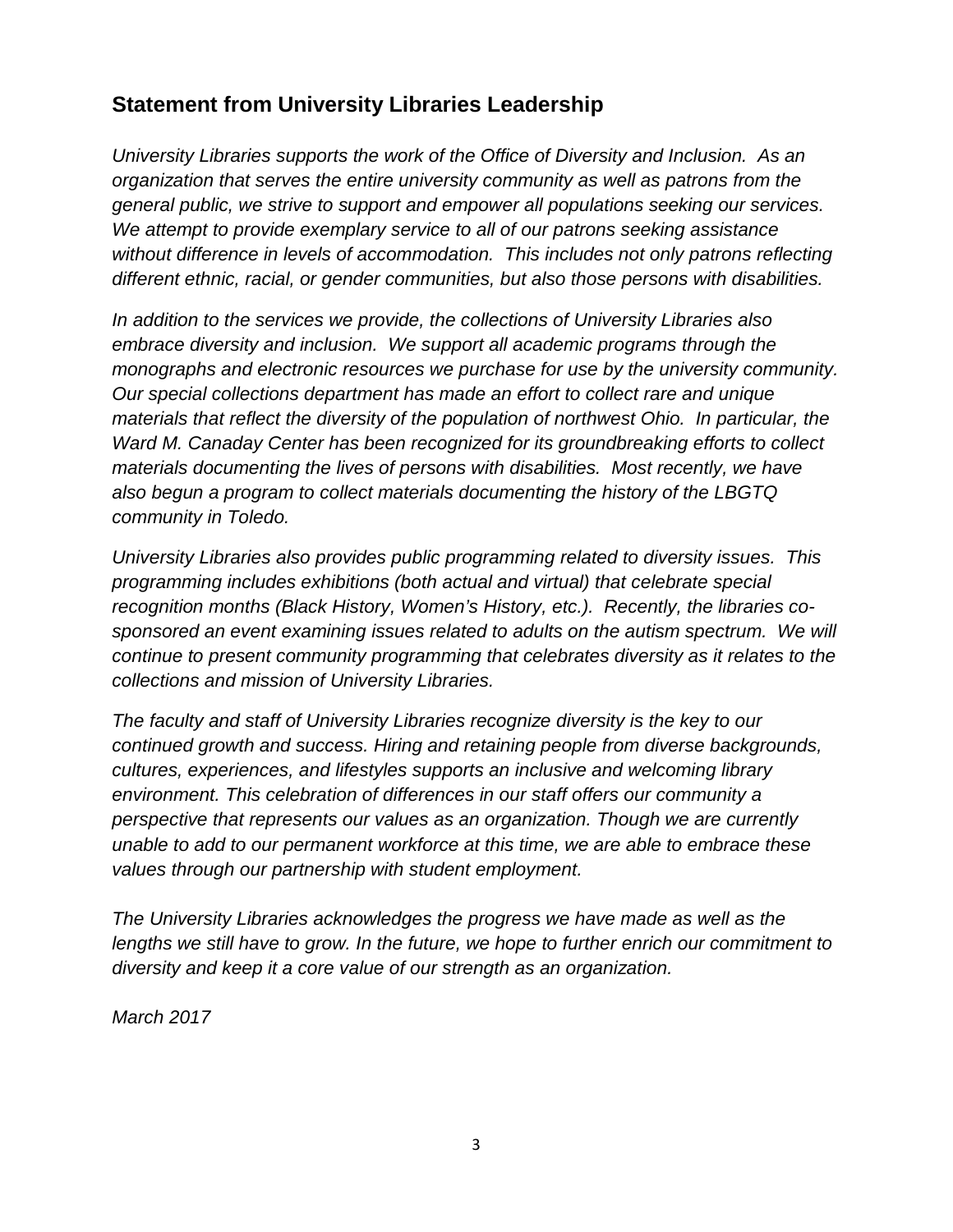## **University Libraries Mission Statement (what we do)**

The mission of the University Libraries is to drive excellence in life-long learning, discovery, and engagement. Within a collaborative and interdisciplinary environment, we enrich the student learning experience, facilitate research at all levels and engage the community through innovative educational services, resources, and technologies.

## **University Libraries Vision Statement (what we're aiming for)**

University Libraries will become the intellectual center of The University of Toledo by fully integrating its services, state-of-the-art technologies, and unique collections into all aspects of our institution.

## **University Library Diversity Committee**

## **Committee charge:**

The charge of this committee shall be to facilitate progress on the objectives in the Libraries' diversity plan; to report on plan progress to the Office of Diversity and Inclusion and to revise the diversity plan as needed and present these revisions to library administration for approval.

## **Members of the University Library Diversity Committee (2021-22)**

Ali Coleman, Cataloging Librarian

Jennifer Joe, Undergraduate Engagement Librarian, Assistant Professor

Molly Kellie, Library Media Technical Assistant 2

Jolene Miller, Director of Mulford Health Science Library, Assistant Professor

John Napp, Engineering Librarian, Associate Professor

Arjun Sabharwal, Digital Initiatives Librarian, Associate Professor (Inclusion Officer and Committee Chair)

Derek Wilmott, Acquisitions and Collection Management Librarian, Assistant Professor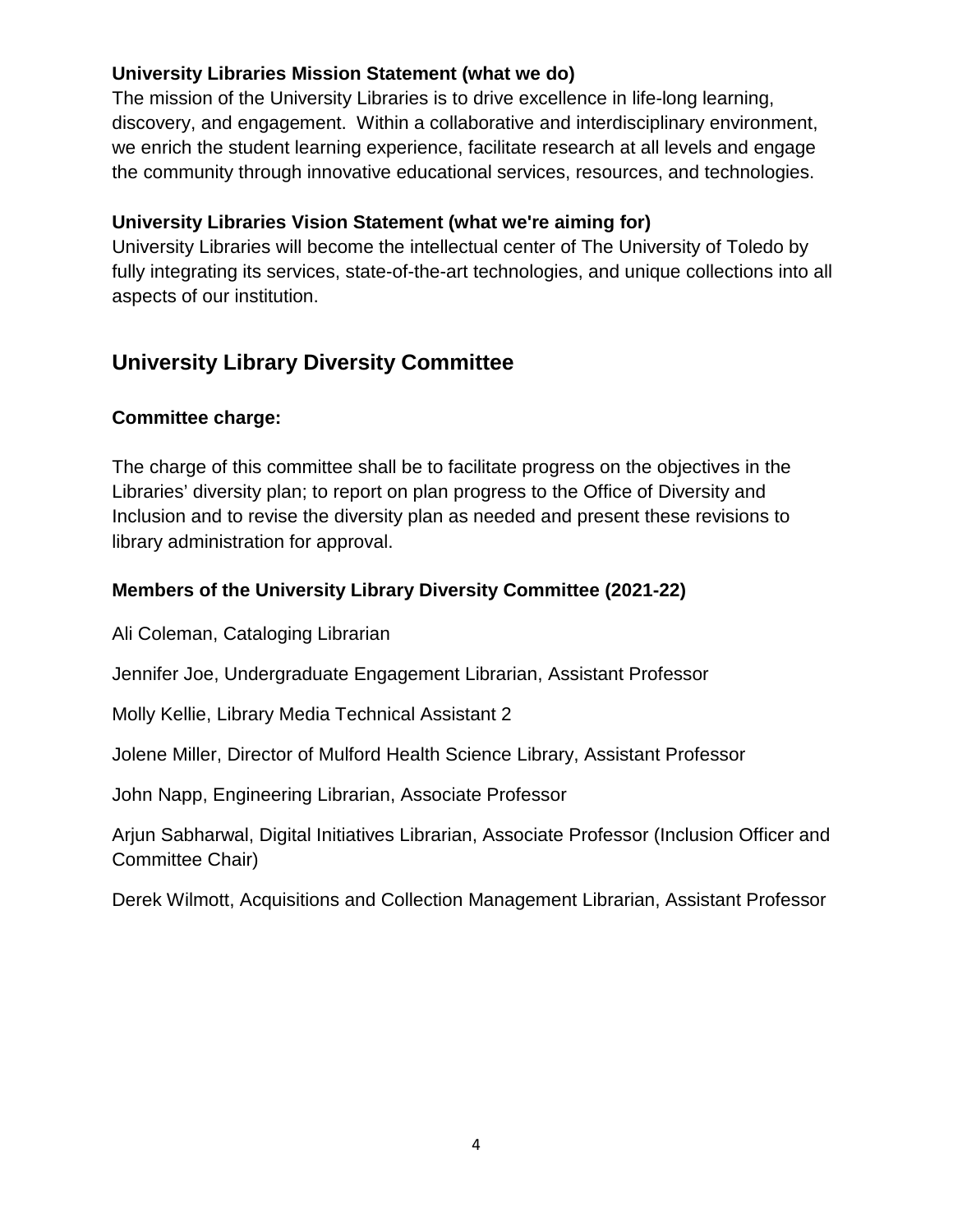## **Demographic Profile of Employees at the University Libraries (2020 data)**

This data comes from the Institutional Research Dashboard for Diversity (Argos),\* which is also furnished to the federal government every November. The system allows performing queries with various parameters of interest (class, ethnicity, rank, gender, etc.). The queries were prepared to show fundamental distributions within the University Libraries, but it is possible to generate new ones to answer specific questions.

## **Breakdown by Ethnicity & Employee Class**

| <b>ETHNICITY</b>                    | Faculty | <b>Staff</b> | <b>Student</b><br><b>Employees</b> | Total | % of Total |
|-------------------------------------|---------|--------------|------------------------------------|-------|------------|
| Asian                               |         |              | 0                                  | 2     | 4.3        |
| <b>Black or African</b><br>American | 0       | 4            | ი                                  | 4     | 8.5        |
| Hispanic/Latino                     |         |              | 0                                  |       | 2.1        |
| Nonresident alien                   | 0       |              | 4                                  |       | 2.1        |
| Race and ethnicity<br>unknown       | 0       |              | л                                  |       | 2.1        |
| White                               | 16      | 17           | 5                                  | 38    | 80.9       |
| <b>Total by COLUMNS</b>             | 18      | 22           | 7                                  | 47    | 100        |

## **Breakdown by Gender, Employee Class, and FT/PT status**

| <b>GENDER</b>    | Faculty | <b>Staff</b> | Student<br><b>Employees</b> | Total | % of Total |
|------------------|---------|--------------|-----------------------------|-------|------------|
| Female           | 11      | 16           |                             | 34    | 72.3       |
| Male             |         | 6            |                             | 13    | 27.        |
| Total by COLUMNS | 18      | 22           |                             | 47    | 100        |

| <b>ETHNICITY</b>                    | Full-time | Part-time | Total | % of Total |
|-------------------------------------|-----------|-----------|-------|------------|
| Asian                               | 2         |           | 2     | 4.3        |
| <b>Black or African</b><br>American | 2         | 2         | 4     | 8.5        |
| Hispanic/Latino                     |           |           |       | 2.1        |
| Nonresident alien                   |           |           |       | 2.1        |
| Race/ethnicity unknown              | 0         |           |       | 2.1        |
| White                               | 30        | 8         | 38    | 80.9       |
| <b>Total by COLUMNS</b>             | 35        | 12        | 47    | 100        |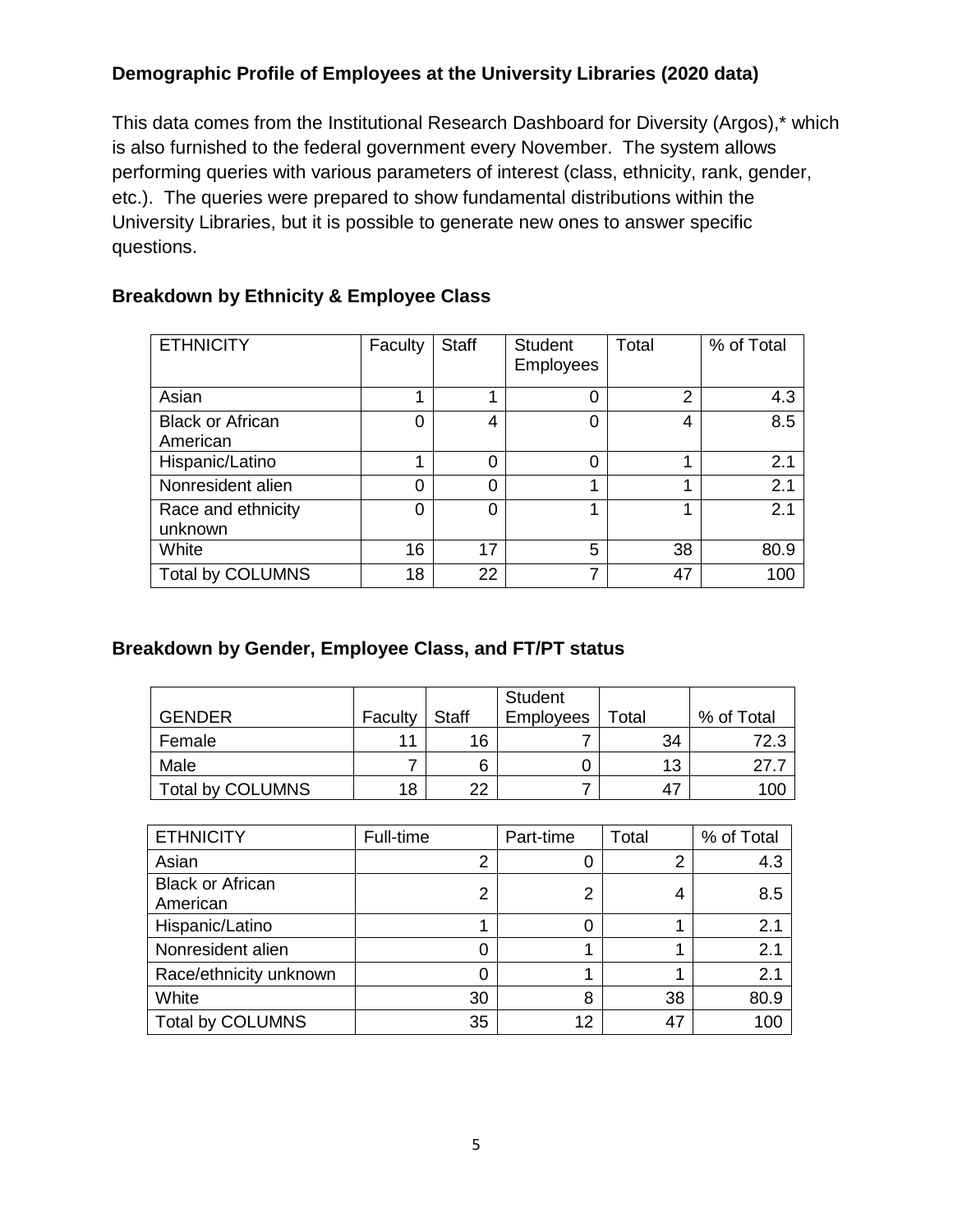## **Breakdown of FT employees by Ethnicity, Gender, and Rank**

| <b>ETHNICITY</b>        | Associat | Senior   | Assistan | Associat | Profess        | No   | Total | $%$ of |
|-------------------------|----------|----------|----------|----------|----------------|------|-------|--------|
|                         | e        | Lecture  |          | e        | or             | Rank |       | Total  |
|                         | Lecturer |          | Profess  | Profess  |                |      |       |        |
|                         |          |          | or       | or       |                |      |       |        |
| Asian                   | 0        | $\Omega$ | 0        |          | $\Omega$       |      | 2     | 4.5    |
| <b>Black or African</b> | 0        | $\Omega$ | 0        | 0        | $\Omega$       | 4    | 4     | 9.1    |
| American                |          |          |          |          |                |      |       |        |
| Hispanic/Latino         | 0        | $\Omega$ |          | 0        | $\Omega$       | 0    |       | 2.3    |
| Nonresident alien       | 0        | $\Omega$ | 0        | 0        | $\Omega$       |      |       | 2.3    |
| Race/ethnicity          | $\Omega$ | $\Omega$ | 0        | 0        | $\Omega$       |      |       | 2.3    |
| unknown                 |          |          |          |          |                |      |       |        |
| White                   |          | 2        | 5        | 6        | $\overline{2}$ | 22   | 35    | 79.5   |
| <b>TOTAL</b>            |          | 2        | 6        | ⇁        | 2              | 29   | 44    | 100.0  |

| <b>GENDER</b> | Associat<br>е<br>Lecturer | Senior<br>Lecture | Assistan<br><b>Profess</b> | Associat<br>е<br>Profess | Profess<br>or | No<br>Rank | Total | % of<br>Total |
|---------------|---------------------------|-------------------|----------------------------|--------------------------|---------------|------------|-------|---------------|
|               |                           |                   | or                         | or                       |               |            |       |               |
| Female        |                           |                   | 5                          | ◠                        |               | 23         | 31    | 70.5          |
| Male          | 0                         |                   |                            |                          | ົ             | 6          | 13    | 29.5          |
| <b>TOTAL</b>  |                           | ົ                 | 6                          |                          | ◠             | 29         | 44    | 100.0         |

#### *\*Comment:*

*The data has been generated in 2020, and is outdated in the light of recent hires and staff turnovers. The MyUT portal does not allow individual employees to view and update diversity-related information that the university maintains on them. A timeframe should be presented for all employees to review and update this information on an annual basis before it is locked prior to federal reporting deadlines.*

*The data in Argos is incomplete because it does not represent a population that could fall under two or more ethnicities even though this population is growing. There is no distinction between Main and Health Science campuses and between staff and administrators, which would help in the process of hiring qualified candidates for leadership positions from underrepresented minorities.*

*There is no student data because the Libraries do not enroll students.*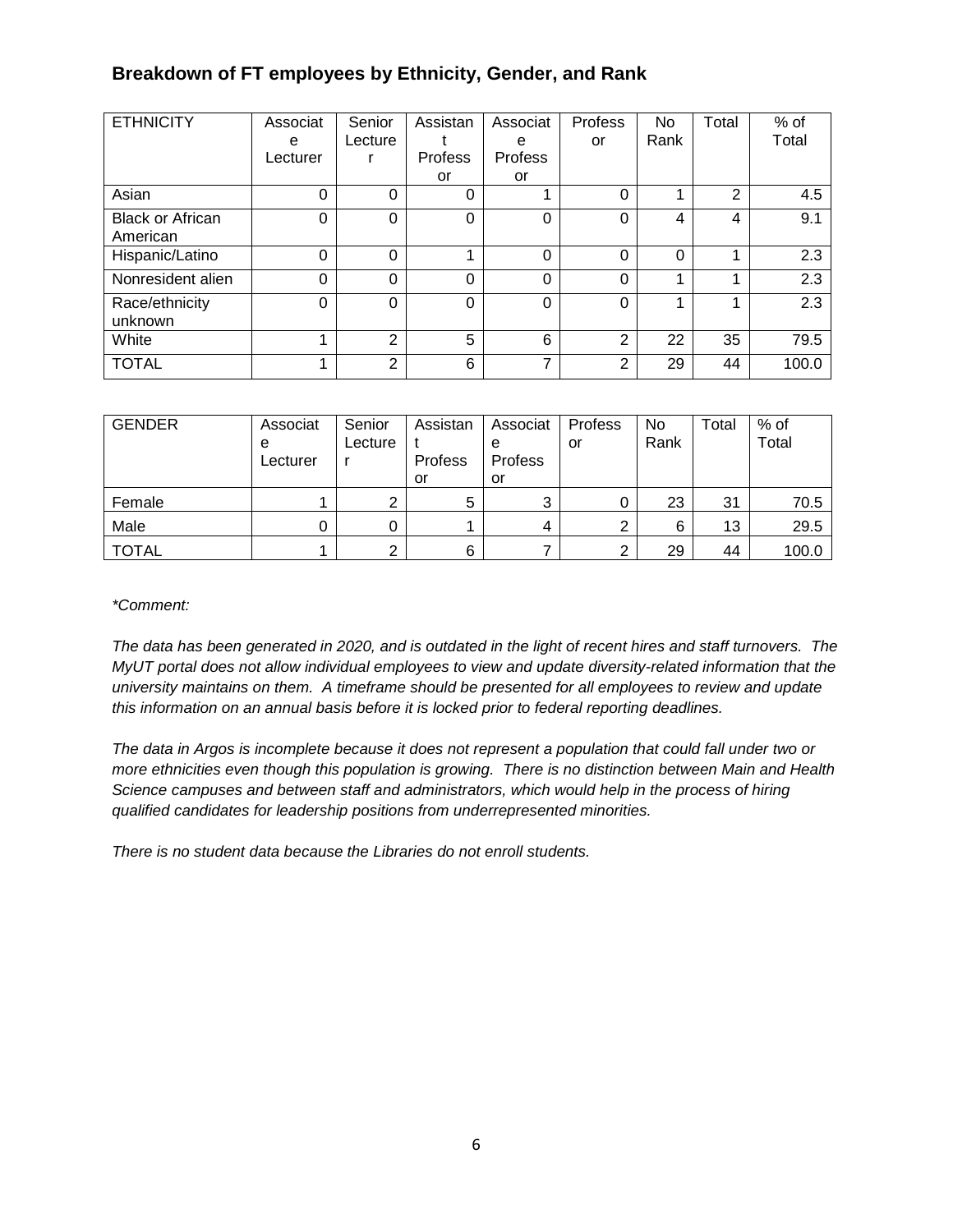## **University Libraries Goals and Strategies for Diversity, Equity, and Inclusion (DEI)**

#### **GOAL Timelines**

Accomplished/Ongoing (no time range or limit) Immediate: 1 to 6 months Short: 7 to 12 months Medium: 13 to 24 months Long: 25 to 36 months

#### **GOAL 1: Increase students, faculty, and staff experience of inclusiveness, equity and respect in the University Libraries.**

**Strategy 1.1:** Re-establish the Libraries Diversity Committee, and support its work

TIMELINE: accomplished (September 2021) GOAL STEWARD: Diversity Officer or committee member CONSULTANT(S): Library employees MEASURES: survey, patron feedback

**Strategy 1.2:** Use communication tools to promote participation in campus and community diversity-related events to faculty, staff, and students, such as, but not limited to emails, social media, flyers, and announcements at meetings.

TIMELINE: Ongoing GOAL STEWARD: Diversity Officer or committee member CONSULTANT(S): Program Advisory Board, Event Coordinator MEASURES: attendance, patron feedback

**Strategy 1.3:** Promote appreciation of diversity by enhancing the visual and aesthetic landscape of the libraries: displaying art; utilizing facilities and display cases to highlight materials on various themes.

TIMELINE: Ongoing GOAL STEWARD: Diversity Officer or committee member CONSULTANT(S): Library employees MEASURES: survey, patron feedback

**Strategy 1.4:** Hold formal and informal employee events celebrating and promoting diversity at least annually, alternating between campuses.

TIMELINE: Medium GOAL STEWARD: Diversity Officer or committee member CONSULTANT(S): Library employees MEASURES: survey, patron feedback, documentation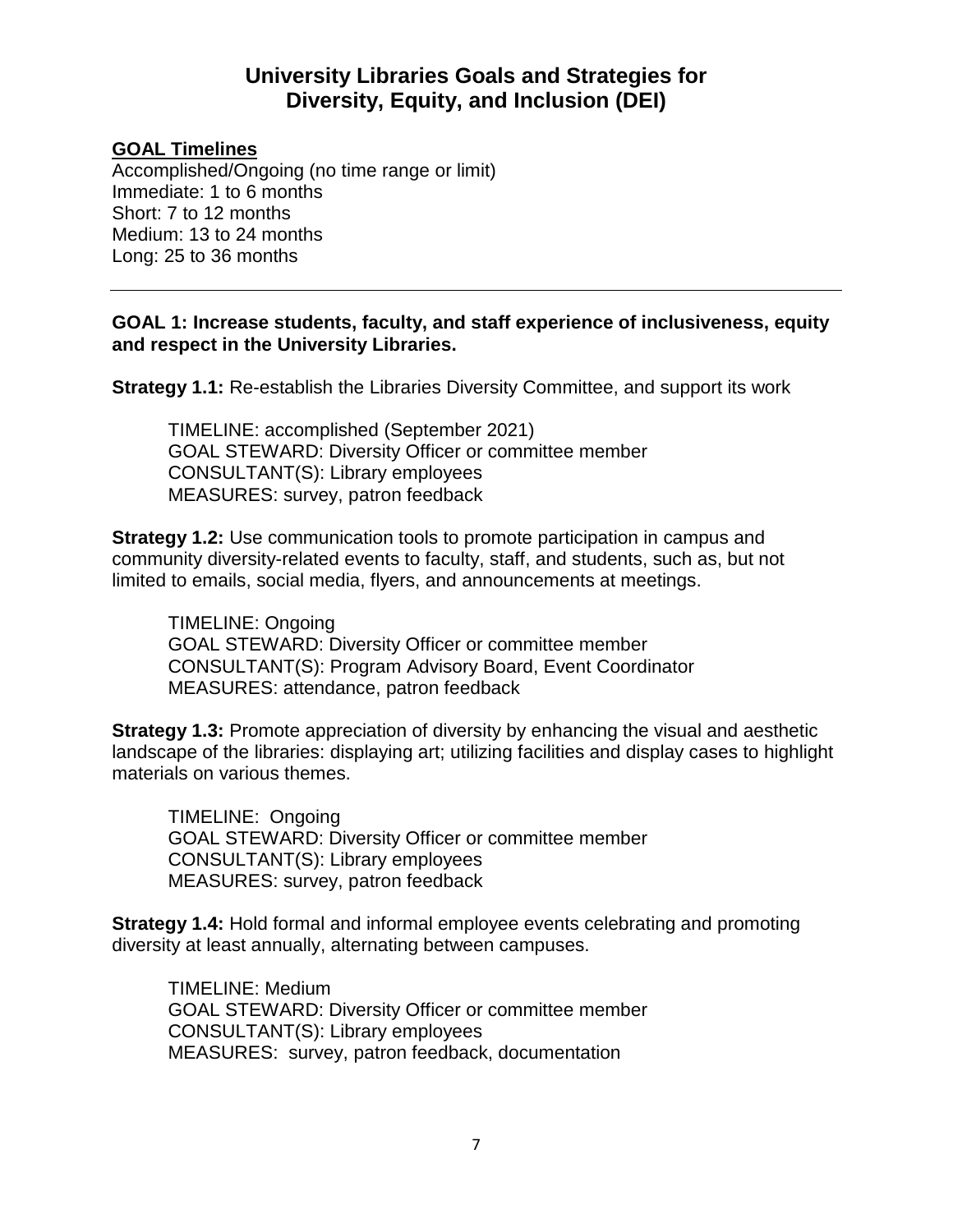#### **Strategy 1.5: Assess library users' perception of libraries' linclusiveness, equity, and respect**

TIMELINE: Medium GOAL STEWARD: Diversity Officer or committee member CONSULTANT(S): Library employees MEASURES: survey, employee feedback

#### **GOAL 2: Develop and maintain web presence featuring DEI resources**

**Strategy 2.1:** Maintain and enhance existing University Libraries DEI website with information on the committee's membership, charge, and activities with links to DEIrelated resources in the University Libraries, throughout the university, and others on the Web. Compile a list of DEI-related electronic mailing lists, organizations, etc. for networking purposes and make it available on the DEI resources web pages. Establish a web site on the college web page with meeting dates and locations, documents, etc. The Chair will be responsible for making certain that the web site is updated.

TIMELINE: accomplished, ongoing GOAL STEWARD: Diversity Officer or committee member CONSULTANT(S): Library Webteam MEASURES: usage statistics (Google Analytics), patron feedback

**Strategy 2.2:** Develop and maintain LibGuides and organize existing ones to promote understanding, learning, teaching and research in a diversified, equitable, and inclusive environment.

TIMELINE: accomplished, ongoing GOAL STEWARD: Diversity Officer or committee member CONSULTANT(S): LibGuide administrator MEASURES: usage statistics (Google Analytics), patron feedback

**Strategy 2.3:** Add links to relevant DEI resources included in Blackboard pages

TIMELINE: accomplished, ceased (Blackboard now points to the Libguides) GOAL STEWARD: n/a CONSULTANT(S): n/a MEASURES: n/a

**Strategy 2.4**: Partner with campus units to archive DEIA webinars and recorded presentations in the institutional repository.

TIMELINE: medium GOAL STEWARD: Diversity Officer or committee member POTENTIAL CONSULTANTS: Digital Initiatives, Legal Counsel MEASURES: usage statistics (IR), patron feedback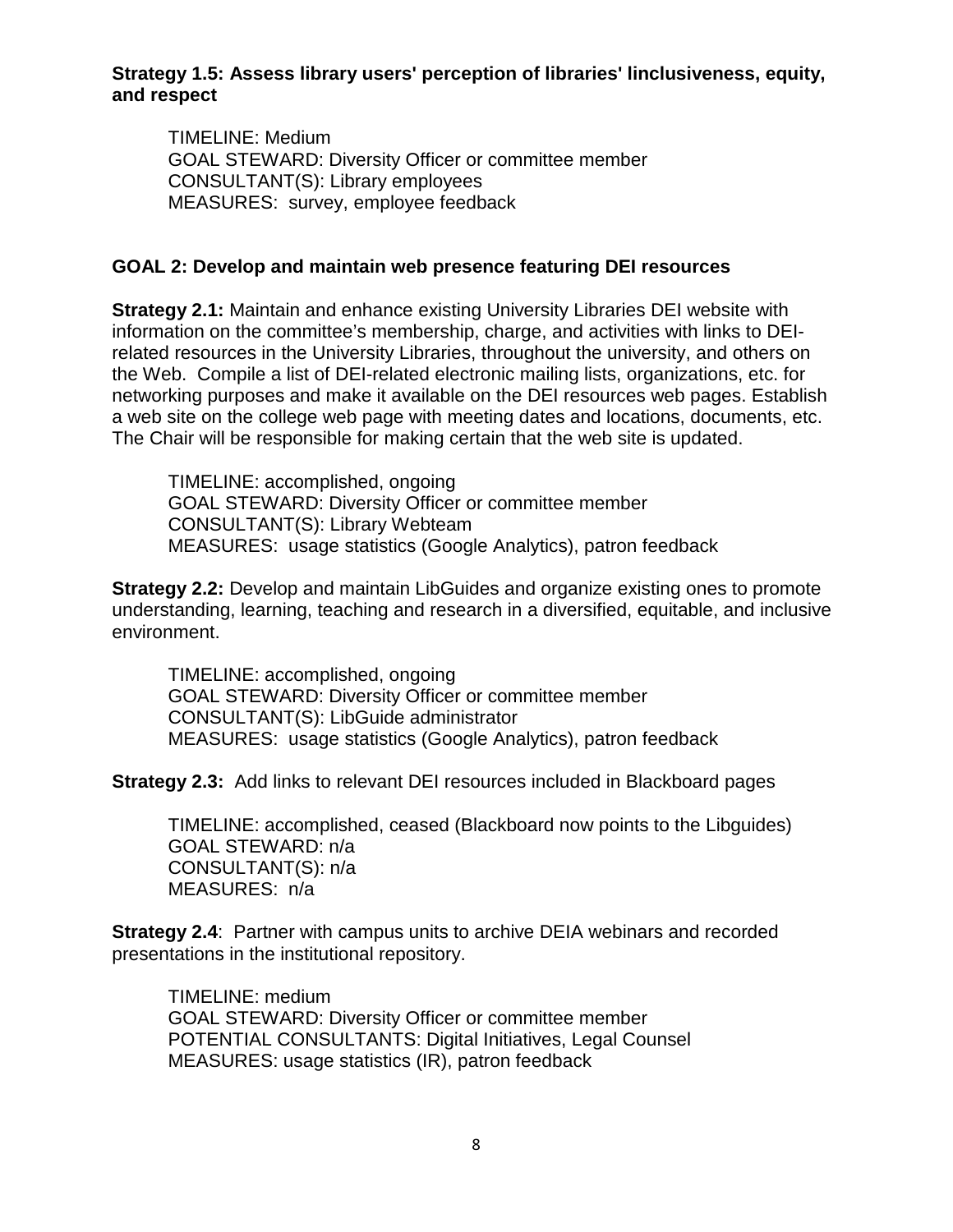#### **GOAL 3: Ensure that DEI issues are represented in the Libraries' collections and these collections are promoted to the campus community and others. All strategies must meet HLC Criterion 3.B (3)**

**Strategy 3.1:** Address DEI issues in the Libraries' collection development policies and procedures. Draft a DEI statement in the collection management policy. Designate DEI selectors. Seek recommendations from the UT community.

TIMELINE: medium GOAL STEWARD(S): Diversity Officer or committee member POTENTIAL CONSULTANT(S): Acquisitions & Collection Management Librarian, and the Director of Collections MEASURES: collection audit, analysis, purchases, suggestions, patron feedback

**Strategy 3.2:** Promote the Libraries' collections by including them in book displays, DEI-related LibGuides, or web-based exhibits.

TIMELINE: ongoing GOAL STEWARD(S): Diversity Officer or committee member POTENTIAL CONSULTANT(S): Library employees, Events coordinator MEASURES: patron feedback, documentation

**Strategy 3.3:** Create a mechanism for feedback about collections on the established DEI webpage.

TIMELINE: medium GOAL STEWARD(S): Diversity Officer or committee member POTENTIAL CONSULTANT(S): Library employees, Assessment Committee, Acquisitions & Collection Management Librarian, and the Director of Collections MEASURES: patron feedback from patrons, surveys

**Strategy 3.4:** Identify and submit applications for grants for diversity-related projects, DEI resources and/or programming.

TIMELINE: medium GOAL STEWARD(S): Diversity Officer or committee member POTENTIAL CONSULTANT(S): Library employees, Office of Diversity and Inclusion MEASURES: grant applications, awards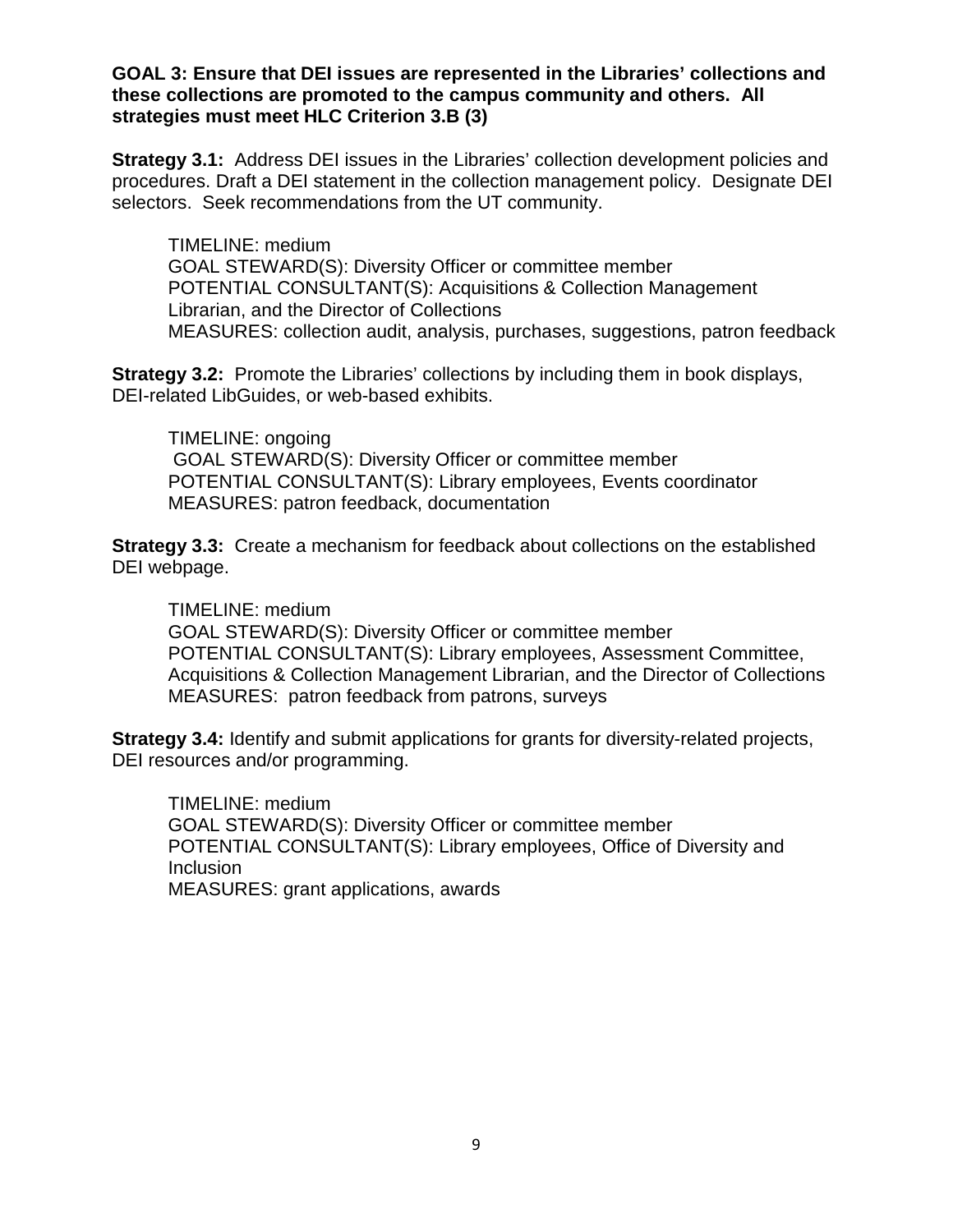#### **GOAL 4: Provide and maintain services, facilities, and—for library personnel—a workplace that are equitable and accessible to all users**

**Strategy 4.1:** Maintain ADA compliance and work with the Office of Accessibility and Disability Resources to ensure that services (including computers and web pages) are accessible to everyone.

TIMELINE: medium GOAL STEWARD(S): Diversity Officer or committee member POTENTIAL CONSULTANT(S): Library employees, Office of Accessibility and Disability Resources MEASURES: usage, reports, patron feedback

**Strategy 4.2:** Maintain ADA compliance and work with the Office of Accessibility to ensure that facilities are accessible to everyone.

TIMELINE: medium GOAL STEWARD(S): Diversity Officer or committee member POTENTIAL CONSULTANT(S): Library employees, Office of Accessibility and Disability Resources, Facilities MEASURES: usage, reports, patron feedback

**Strategy 4.3:** evaluate all facilities, work areas for ADA compliance, and bring deficient areas into compliance. (strategic plan)

TIMELINE: medium GOAL STEWARD(S): Diversity Officer or committee member POTENTIAL CONSULTANT(S): Library employees, Office of Accessibility and Disability Resources, Facilities MEASURES: usage, reports, patron feedback

**Strategy 4.4:** Draft new/review current policies, procedures, and training manuals to identify services requiring modifications to ensure equivalent, accessible services to all users. [Let''s take a look at universal design principles for this and other documentation]

TIMELINE: medium GOAL STEWARD(S): Diversity Officer or committee member POTENTIAL CONSULTANT(S): Library administration, OADR MEASURES: usage, reports, patron feedback

**Strategy 4.5:** Research and identify issues, resources, etc. that would support an equitable and accessible workplace. Contact HR, ODI, and OADR for clarification and additional information.

TIMELINE: medium GOAL STEWARD(S): Diversity Officer or committee member POTENTIAL CONSULTANT(S): Library administration, HR, ODI, and OADR MEASURES: usage, reports, patron feedback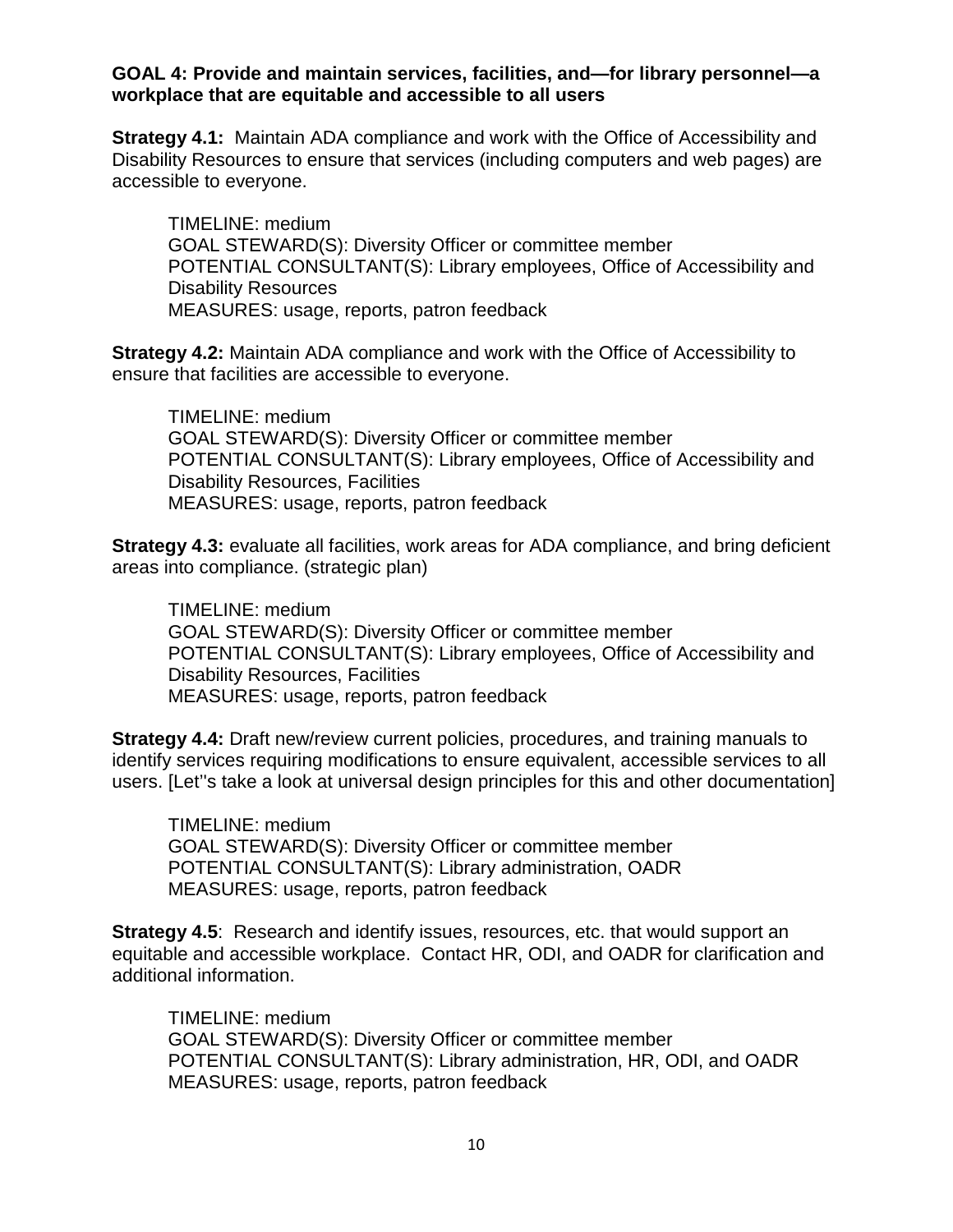**Strategy 4.6:** Provide DEI-oriented training opportunities for employees to improve services to library users, and support employees completing annual required trainings (e.g., Title IX, search committee training)

TIMELINE: medium GOAL STEWARD(S): Diversity Officer or committee member POTENTIAL CONSULTANT(S): Library administration, HR, ODI, and OADR MEASURES: attendance, attendee feedback, program title/description

**Strategy 4.7:** Create inclusive spaces for parenting, family study room, veteran's lounge, prayer and meditation rooms

TIMELINE: ongoing (medium for ASD room still in discussion) GOAL STEWARD(S): Diversity Officer or committee member POTENTIAL CONSULTANT(S): Library administration, OADR, OMSS & International Center liaison MEASURES: room registration, patron feedback

#### **GOAL 5: Increase and retain the numbers of faculty, staff, and administrators (supervisors and above) who are from historically underrepresented groups, women, people with disabilities, and veterans. All strategies must meet cited HLC criteria. See also: APPENDIX C**

**Strategy 5.1:** Advertise new vacancies in organizations representing DEI and hire new personnel from organizations representing various diverse populations. Communicate with HR to receive updated applicant pools. This must meet HLC Criterion 3.C (1).

TIMELINE: ongoing GOAL STEWARD(S): Diversity Officer or committee member POTENTIAL CONSULTANT(S): library administration, search committees, HR MEASURES: applications, documentation, offers

**Strategy 5.2:** Develop and maintain a best recruiting practices document to ensure a diverse pool of applicants, making sure that it is used across the entire College. (strategic plan). This must meet HLC Criterion 3.C (1).

TIMELINE: ongoing GOAL STEWARD(S): Diversity Officer or committee member POTENTIAL CONSULTANT(S): library administration, search committees, HR MEASURES: documentation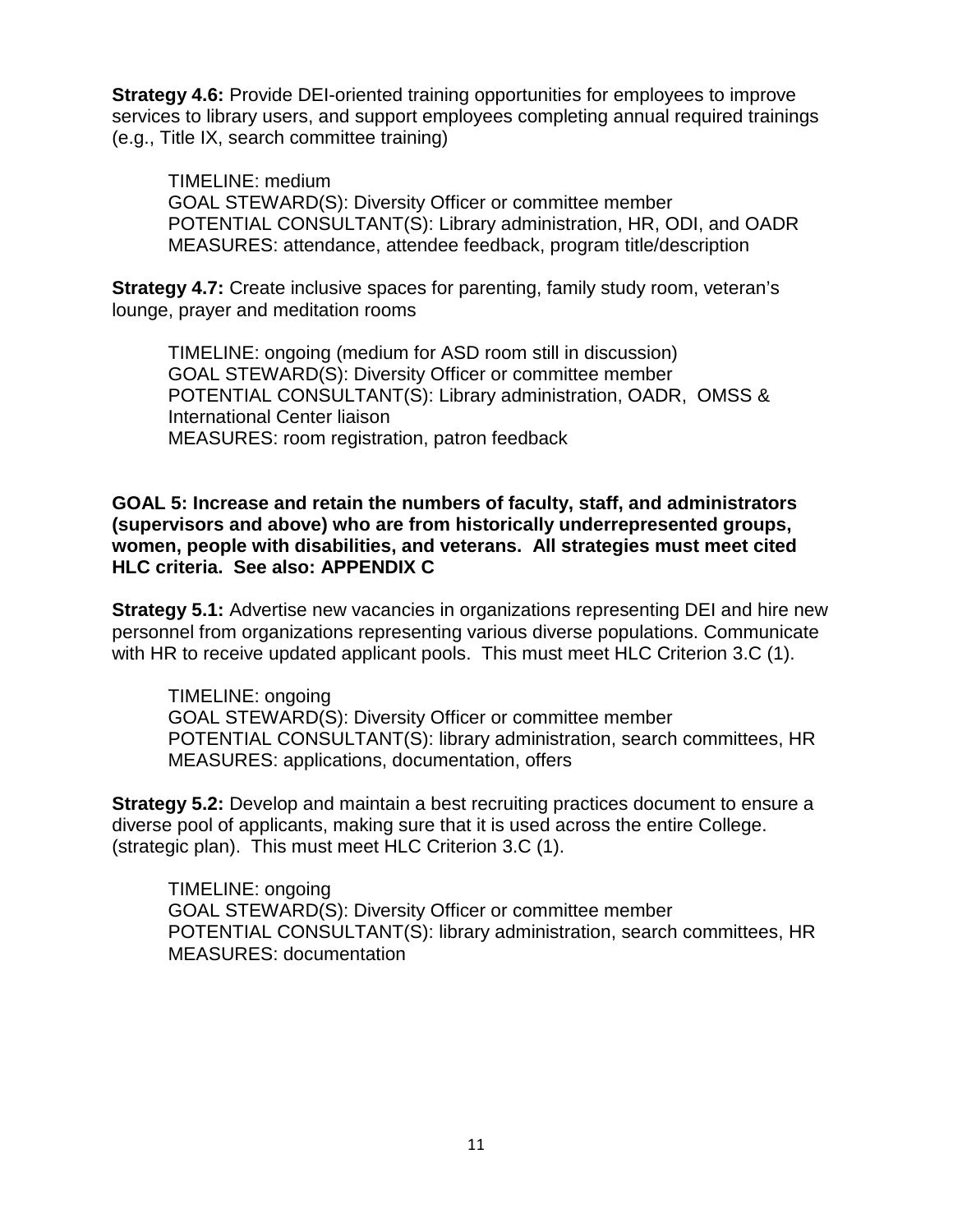**Strategy 5.3:** Provide all faculty and staff with opportunities and training to attain leadership positions (including promoting programs from professional organizations such as ARL's Leadership and Career Development Program). This must also meet HLC Criteria 3.B (3), 3.C (1).

TIMELINE: medium GOAL STEWARD(S): Diversity Officer or committee member POTENTIAL CONSULTANT(S): library faculty mentors, Leadership Institute? MEASURES: documentation, program information

**Strategy 5.4:** Offer women faculty at least one woman faculty mentor and faculty of color at least one faculty mentor of color, per the *Library Policies and Procedures Manual*

TIMELINE: ongoing GOAL STEWARD(S): Diversity Officer or committee member POTENTIAL CONSULTANT(S): library faculty mentors MEASURES: documentation

**Strategy 5.5:** Create and promote practicum or shadowing opportunities for historically underrepresented andnon-traditional library school students

TIMELINE: long GOAL STEWARD(S): Diversity Officer or committee member POTENTIAL CONSULTANT(S): library faculty; LIS faculty (at home institution) MEASURES: collection/exhibit; student feedback; home institution feedback

**Strategy 5.6:** Recruit and mentor potential students and college staff members from historically underrepresented backgrounds who may be interested in a career in librarianship (offer internships? host a campus library careers event? promote existing opportunities from professional organizations such as ARL's Initiative to Recruit a Diverse Workforce; ALAO Diversity

TIMELINE: long GOAL STEWARD(S): Diversity Officer or committee member POTENTIAL CONSULTANT(S): library faculty; faculty (at home department) MEASURES: collection/exhibit; student feedback; home department feedback

**GOAL 6: Cultivate mutually beneficial community-university partnerships that further the mission of the University to serve Toledo, to include historically and currently underserved communities.**

**Strategy 6.1:** Use organizational liaisons to gather information from these groups about how the unit could better serve their members.

TIMELINE: long GOAL STEWARD(S): Diversity Officer or committee member POTENTIAL CONSULTANT(S): community liaisons in the University Libraries MEASURES: reports, community feedback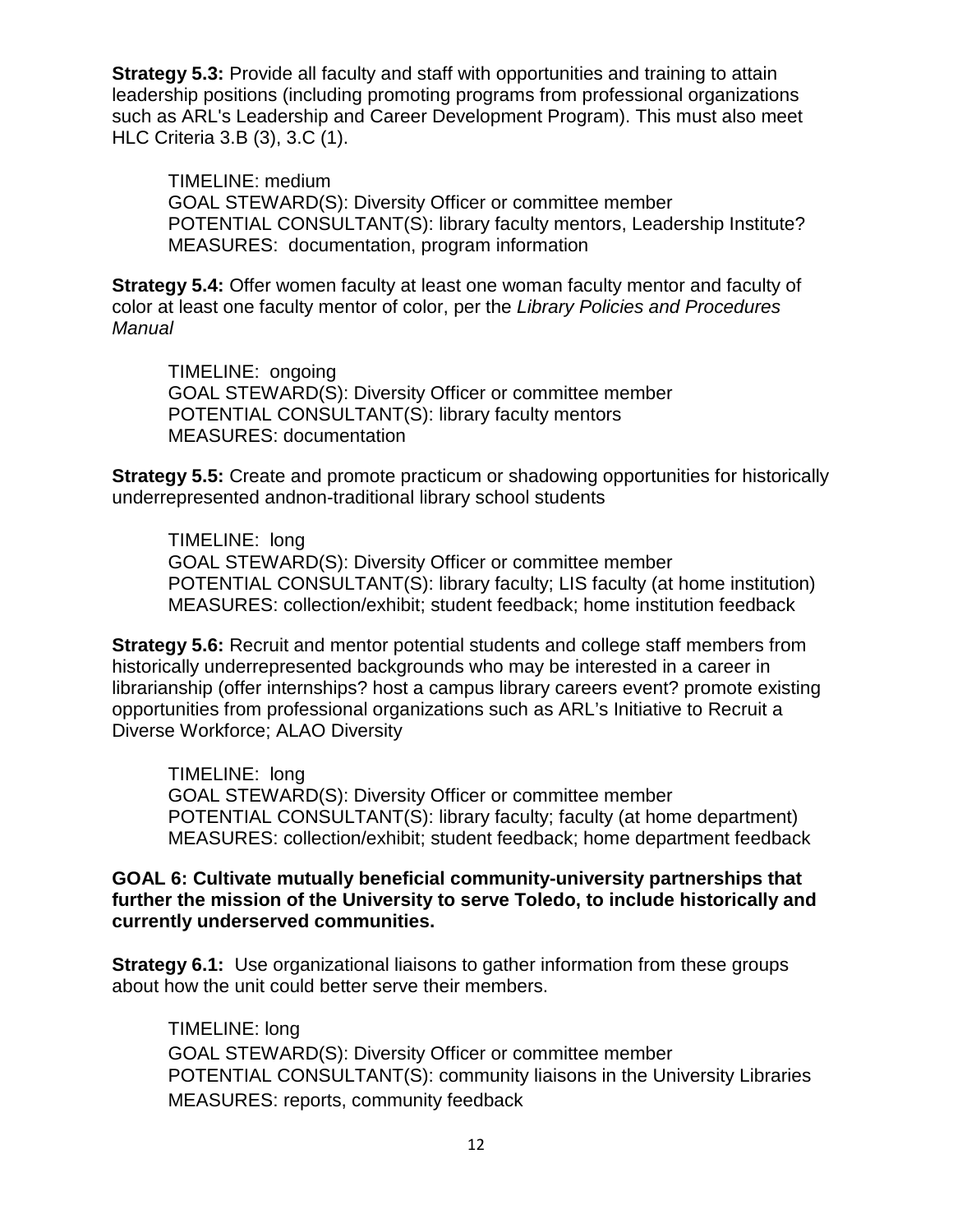**Strategy 6.2:** Have a presence in Diversity Month or other DEI-related events (as a sponsor, venue, exhibit space, etc.).

TIMELINE: ongoing GOAL STEWARD(S): Diversity Officer or committee member POTENTIAL CONSULTANT(S): Office of Diversity and Inclusion, OMSS, International Center, other UToledo groups MEASURES: program descriptions, documentation

**Strategy 6.3:** Offer the Information Commons and other University Libraries' spaces as venues for DEI-related events held by other organizations, supporting the notion of the Library as the intellectual and cultural center of the university (guest speakers, panel discussions, art shows, etc.).

TIMELINE: ongoing GOAL STEWARD(S): Diversity Officer or committee member POTENTIAL CONSULTANT(S): Library employees, campus organizations MEASURES: attendance, patron feedback

**Strategy 6.4:** Create and maintain a list of groups and contacts that can be used when planning appreciation or educational events.

TIMELINE: ongoing GOAL STEWARD(S): Diversity Officer or committee member POTENTIAL CONSULTANT(S): Library employees, campus organizations MEASURES: documentation

## **GOAL 7: Assess the progress of the DEI Plan of the University Libraries**

**Strategy 7.1:** Meet biannually with library faculty, staff, and administrators, and discuss via email to review and ensure the goals and objectives are being met. Share progress at faculty council, dean's council, and staff meetings.

TIMELINE: immediate GOAL STEWARD(S): Diversity Officer or committee member POTENTIAL CONSULTANT(S): Library employees MEASURES: documentation, collegial feedback

**Strategy 7.2:** Revise Libraries' DEI plan

TIMELINE: short GOAL STEWARD(S): Diversity Officer or committee member POTENTIAL CONSULTANT(S): Library employees MEASURES: documentation, revised plan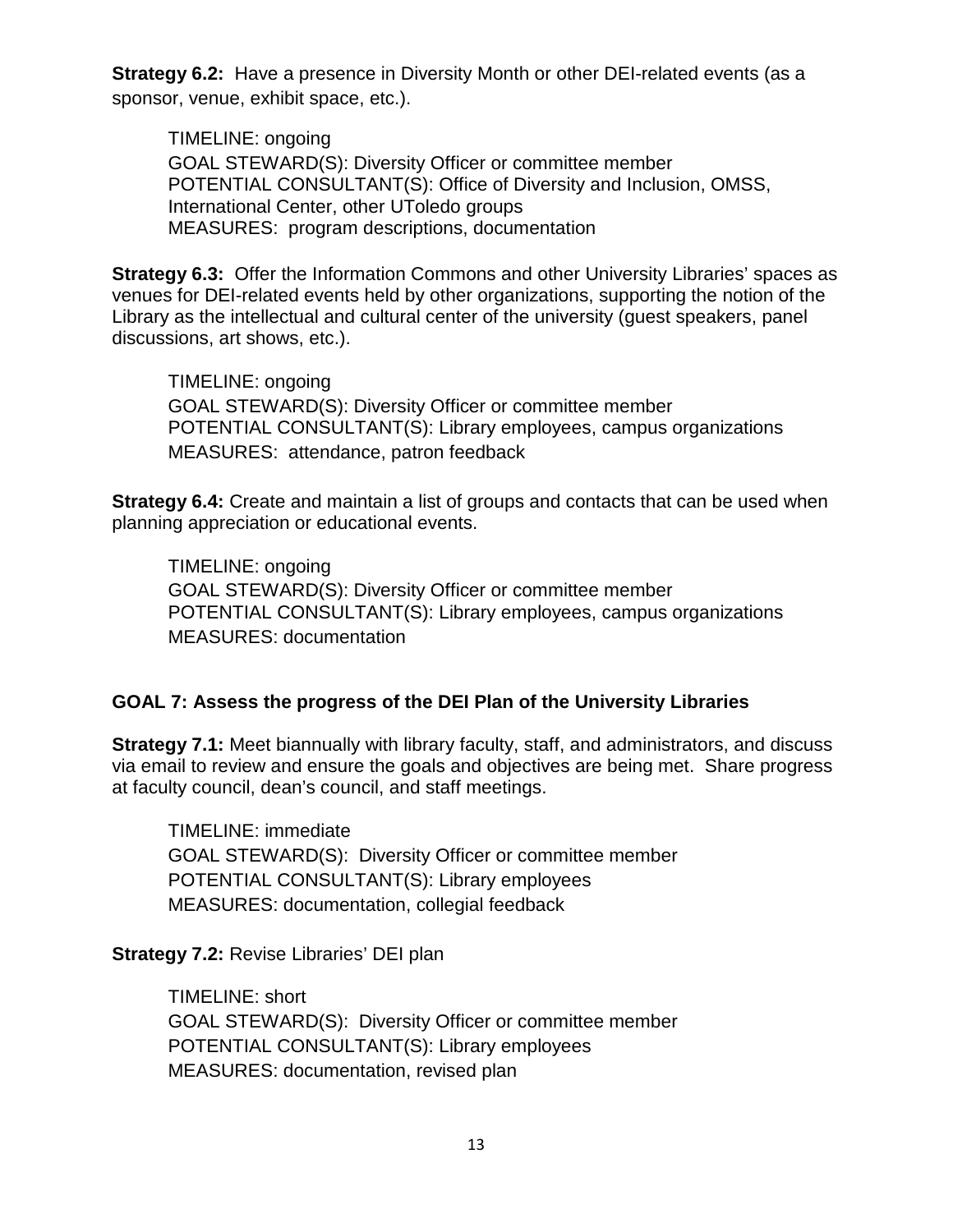**Strategy 7.3:** Establish a workflow timeline to guide progress of DEI Plan

TIMELINE: short GOAL STEWARD(S): Diversity Officer or committee member POTENTIAL CONSULTANT(S): Library employees MEASURES: documentation, revised plan

**Strategy 7.4:** Review and update the workflow timeline at each meeting.

TIMELINE: short GOAL STEWARD(S): Diversity Officer or committee member POTENTIAL CONSULTANT(S): Library employees MEASURES: documentation, revised plan

**Strategy 7.5:** Submit a report to the Dean of Libraries and the VP of Office of Diversity and Inclusion in April of each year, summarizing the past year's activities and a requested budget for the upcoming year.

TIMELINE: short GOAL STEWARD(S): Diversity Officer or committee member POTENTIAL CONSULTANT(S): Library employees MEASURES: documentation, revised plan

**Strategy 7.6:** Interface with other DEI Initiatives at the University

TIMELINE: ongoing GOAL STEWARD(S): Diversity Officer or committee member POTENTIAL CONSULTANT(S): Office of Diversity and Inclusion, other unites engaged in DEI-related activities and planning MEASURES: documentation, program information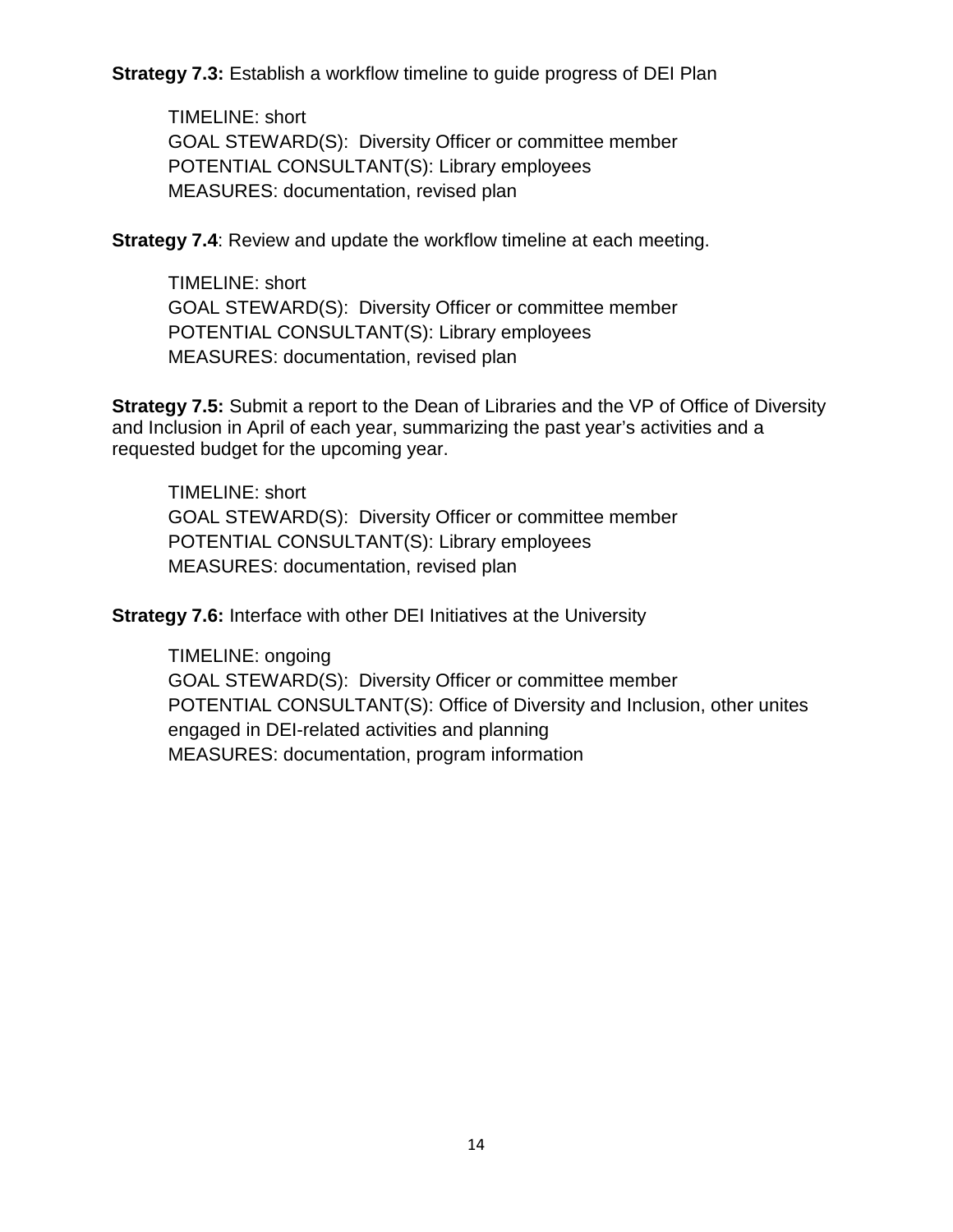# **What We Mean by Diversity, Equity, and Inclusion**

## **Core Definitions**

### *Diversity*

Diversity is a core value of The University of Toledo. As a scholarly community that encourages diversity of thought as reflected in our broad array of disciplines, we embrace the many things in life that makes us different. The University welcomes people of all racial, ethnic, cultural, socioeconomic, national and international backgrounds. We embrace diversity of pedagogy, religion, age, ability, sexual orientation, gender identity/expression and political affiliation. Diversity is essential to our ability to survive and thrive. Every individual is a necessary asset, and we demonstrate this every day in our policies, practices and operating procedures.

## *Equity*

The concept of equity differs from that of equality by prioritizing fairness over sameness. In this framework, we recognize that we do not all arrive on campus with the same resources, which in turn creates different experiences and may exacerbate existing inequities. The practice of equity equalizes the playing field. In order to create an equitable campus, we must carefully assess the diverse needs of students, faculty and staff so that we can provide them with the individualized resources they need to be successful and remove institutional barriers that limit achievement.

## *Inclusion*

An inclusive environment provides opportunity for full participation in the classroom and on campus by each of its members. The inclusive university embraces differences and fosters a sense of belonging among all its members, including faculty, staff, students and the community.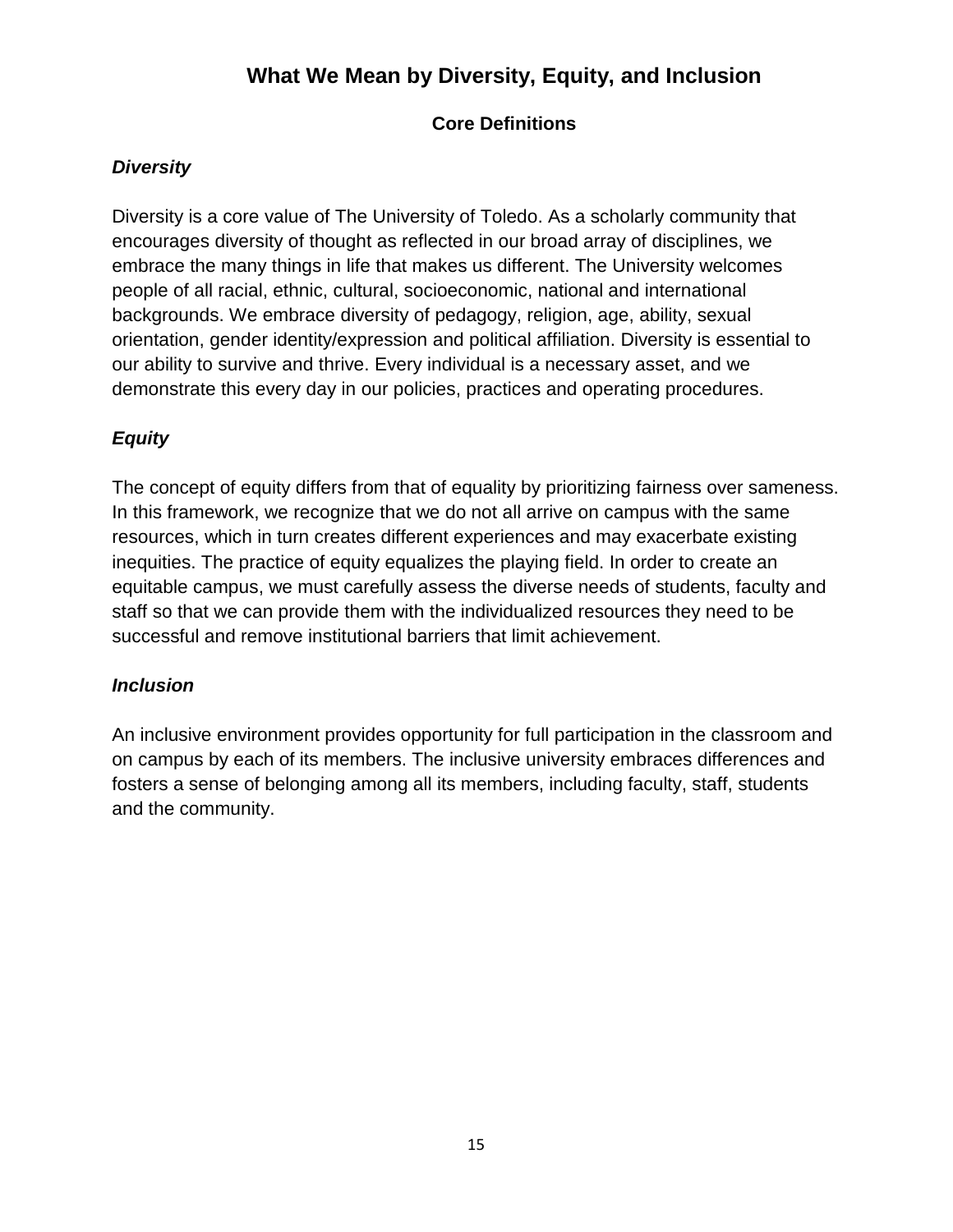# **APPENDIX A**

# Ethnic Descriptions

| <b>ETHNICITY</b>                          | <b>DESCRIPTION</b>                                                                                                                                                                                                                                                  |
|-------------------------------------------|---------------------------------------------------------------------------------------------------------------------------------------------------------------------------------------------------------------------------------------------------------------------|
| American Indian or Alaska Native          | A person having origins in any of the original<br>peoples of North and South America (including<br>Central America) who maintains cultural<br>identification through tribal affiliation or community<br>attachment.                                                 |
| Asian                                     | A person having origins in any of the original<br>peoples of the Far East, Southeast Asia, or the<br>Indian Subcontinent, including, for example,<br>Cambodia, China, India, Japan, Korea, Malaysia,<br>Pakistan, the Philippine Islands, Thailand, and<br>Vietnam. |
| <b>Black or African American</b>          | A person having origins in any of the black racial<br>groups of Africa.                                                                                                                                                                                             |
| Hispanic/Latino                           | A person of Cuban, Mexican, Puerto Rican, South<br>or Central American, or other Spanish culture or<br>origin, regardless of race.                                                                                                                                  |
| Native Hawaiian or Other Pacific Islander | A person having origins in any of the original<br>peoples of Hawaii, Guam, Samoa, or other Pacific<br>Islands.                                                                                                                                                      |
| Nonresident alien                         | a person who is not a citizen or national of the<br>United States and who is in this country on a visa<br>or temporary basis and does not have the right to<br>remain indefinitely.                                                                                 |
| Race and ethnicity unknown                | Race Unknown                                                                                                                                                                                                                                                        |
| Two or more races                         | Two or more races                                                                                                                                                                                                                                                   |
| White                                     | A person having origins in any of the original<br>peoples of Europe, the Middle East, or North Africa.                                                                                                                                                              |

Source: University of Toledo Office of Institutional Data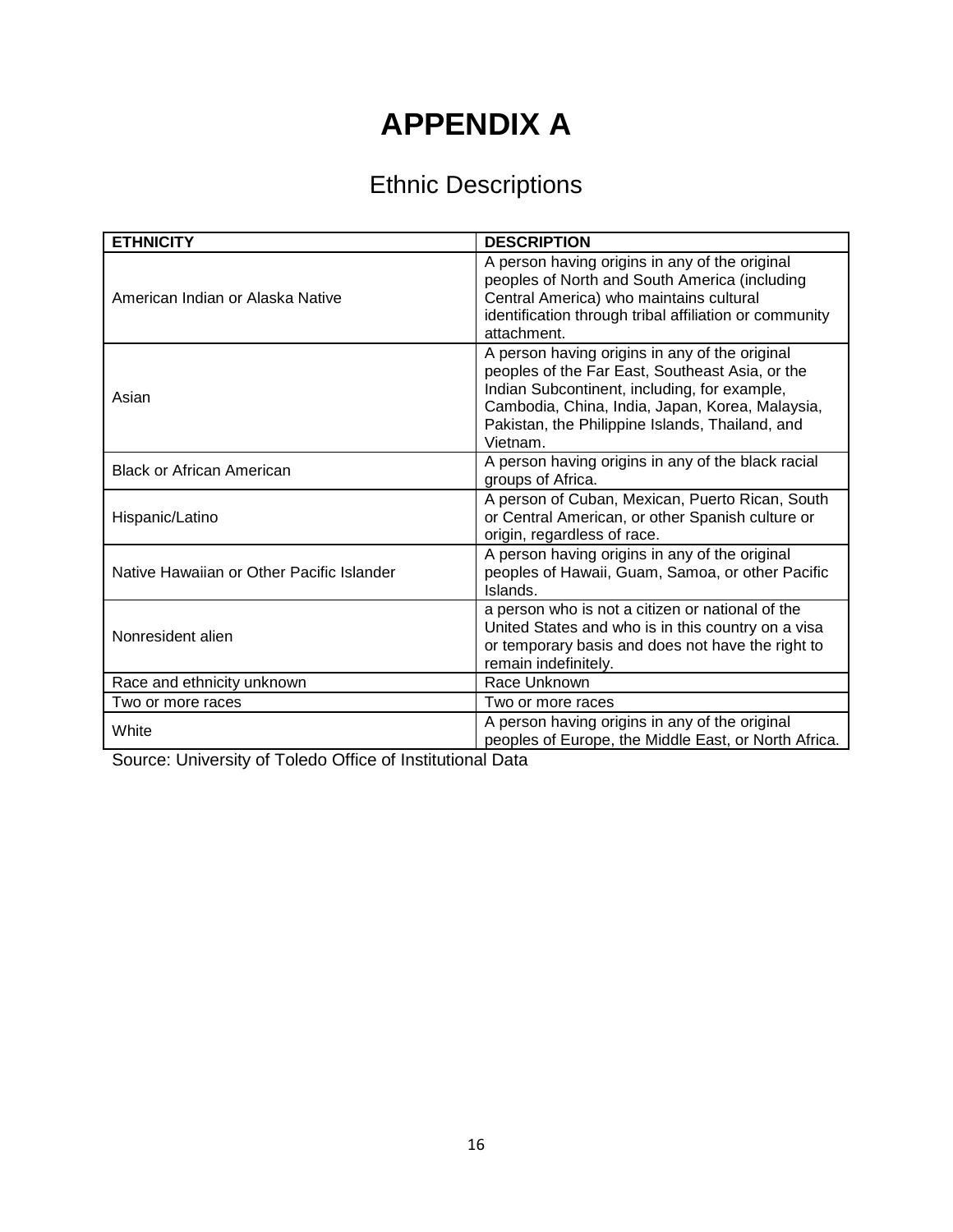# **APPENDIX B**

## **DEI-related events and activities**

The University Libraries have been actively involved in committee work, recruiting of a diverse workforce, planning events, and preparing exhibits focused on diversity as well as those that invited attendees and participants from diverse populations across the university community. The information below covers these activities between 2019 and the Present.

#### Diversity events and Displays at the University Libraries

#### Annual

- First Generation Day
- Heritage month displays
- LGBTQA+ displays

Diversity initiatives and events supported by University Libraries

- Black and Latino Excellence Transition Program
- Brothers on the Rise
- Title IX (Spring)
- Undergraduate Research (Summer, Fall)/Scholars Celebration (Fall)
- Banned Books displays

#### Used to be annual

- National Library Week if they do programming again
- Zen zone if they do programming again

#### Stand-alone events

- Fair Housing Reception and Exhibit (Canaday Center)
- Hispanic Heritage Month Documentary & Panel Discussion
- Law and the #MeToo movement panel (OMSS Partnership)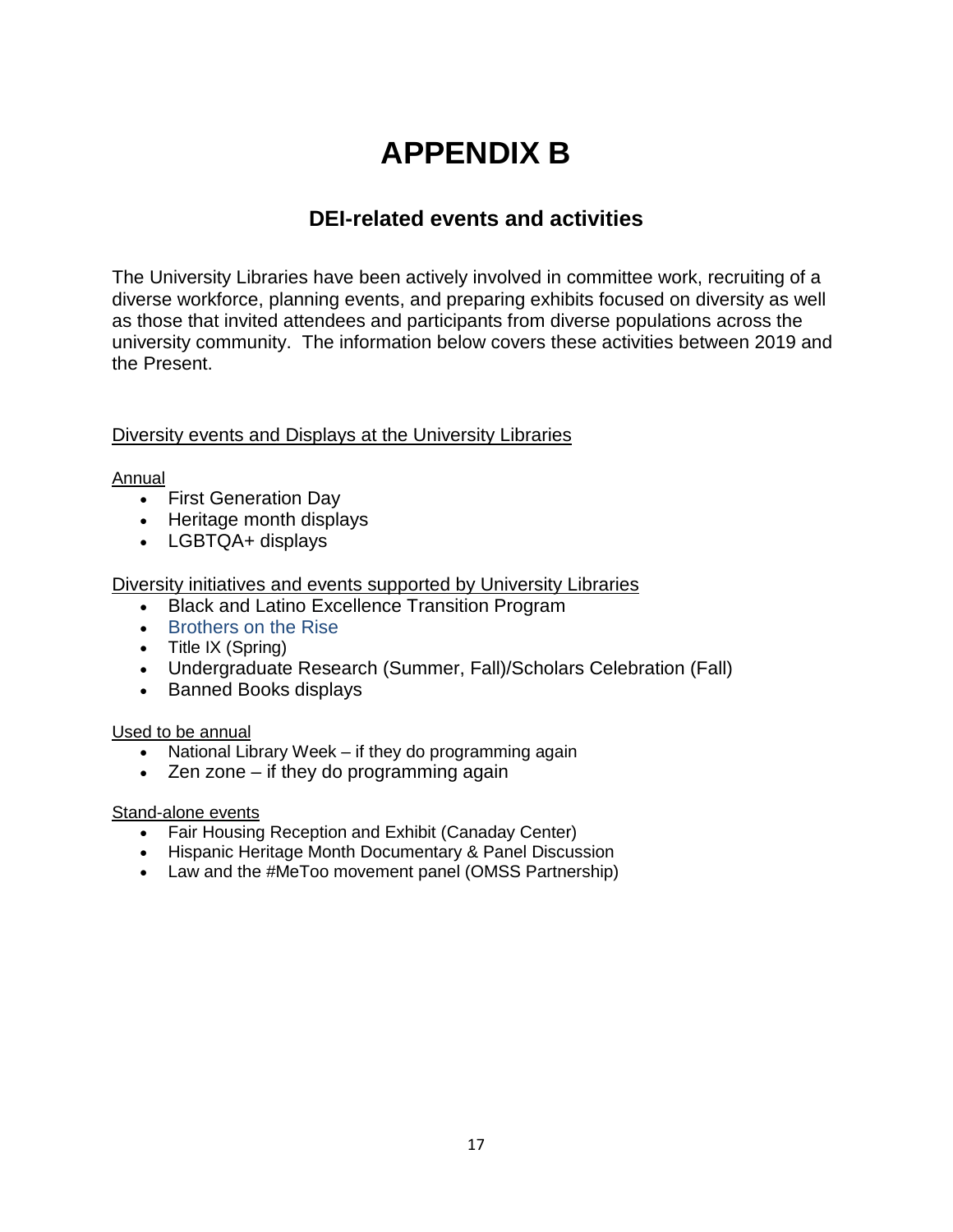# **APPENDIX C**

# **Recently used venues for recruitment**

The University Libraries have been consistently posting job announcements in venues that promote diversity, inclusion, and equity. Inviting applicants from diverse backgrounds has been an important strategy for ensuring a diverse pool of applicants for employment at the University Libraries.

## Paid

- American Library Association (ALA) JobLIST
- Black Caucus of ALA
- Chronicle of Higher Ed
- Inside Higher Ed
- Library Journal

#### Listservs/Professional Organizations

- Academic Library Association of Ohio (ALAO)
- Association for Library Collections & Technical Services ALCTS
- Asian/Pacific American Librarians Organization (APALA)
- Association for Information Science and Technology (ASIS&T)
- Chinese American Librarians Association: CALA
- Michigan Library Association
- North American Serials Interest Group (NASIG)
- OhioLINK
- Ohionet
- Ohio Valley Group of Technical Service Librarians (OVGTSL )
- SERIALST: Serials in Libraries Discussion Forum
- MEDLIB-LMEDLIB-L: An Email Discussion List for Medical Librarians
- Association of Acdemic Health Sciences Libraris
- Medical Library Association and 'MLA DEIA caucuses

#### Regional Library/Information Schools

- Indiana University (Indianapolis and Bloomington)
- Kent State University
- University of Kentucky
- University of Michigan
- University of Pittsburgh
- University of Western Ontario
- Wayne State University